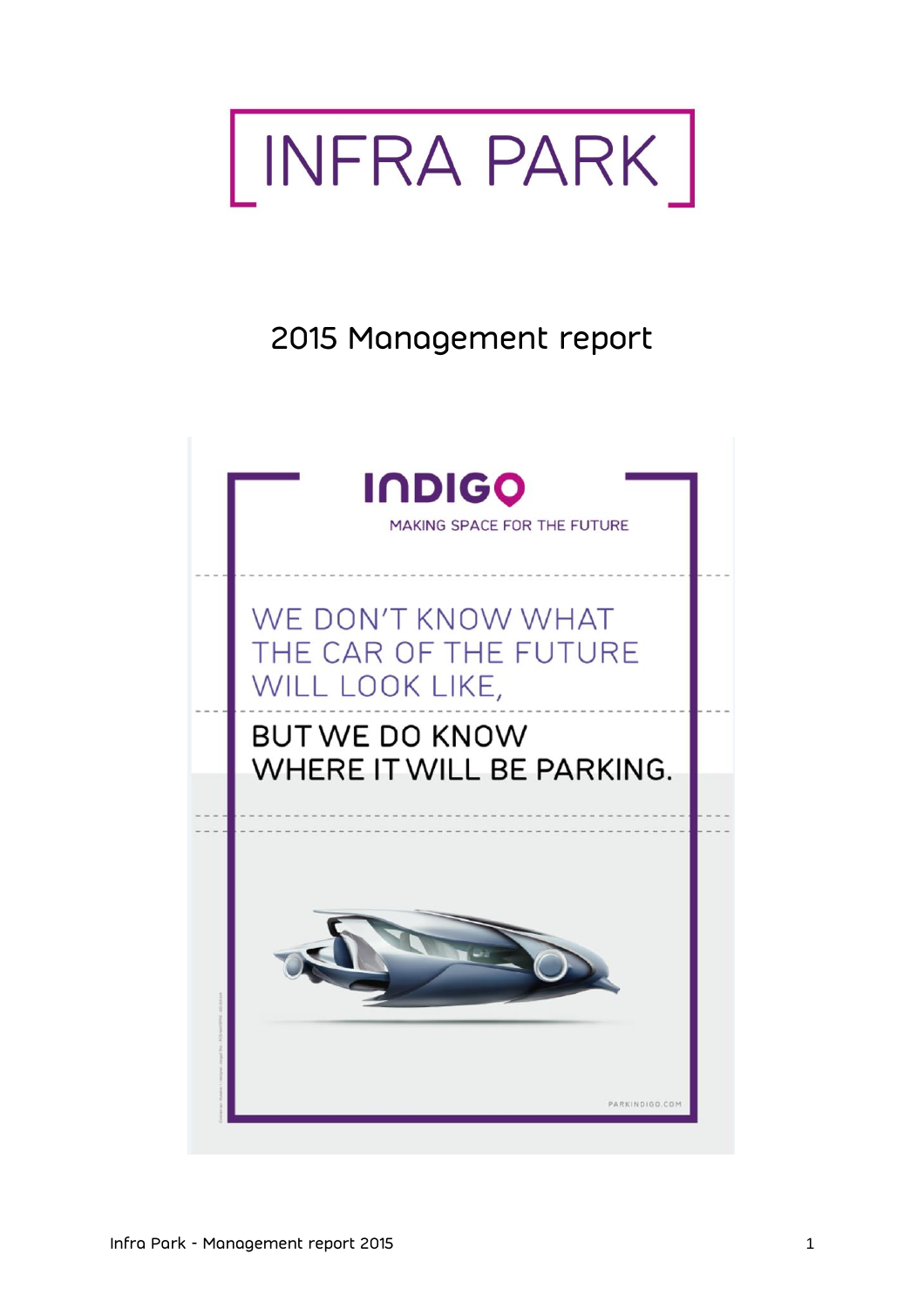|                |      | Table of contents |  |  |  |
|----------------|------|-------------------|--|--|--|
| $\mathbf{1}$ . |      |                   |  |  |  |
|                | 1.1  |                   |  |  |  |
|                | 1.2  |                   |  |  |  |
|                | 1.3  |                   |  |  |  |
|                | 1.4  |                   |  |  |  |
|                | 1.5  |                   |  |  |  |
|                | 1.6  |                   |  |  |  |
| 2.             |      |                   |  |  |  |
| 3.             |      |                   |  |  |  |
|                | 3.1  |                   |  |  |  |
|                | 3.2  |                   |  |  |  |
|                | 3.3. |                   |  |  |  |
|                | 3.4  |                   |  |  |  |
| 4.             |      |                   |  |  |  |
| 5.             |      |                   |  |  |  |
| 6.             |      |                   |  |  |  |
| 7.             |      |                   |  |  |  |
| 8.             |      |                   |  |  |  |
| 9.             |      |                   |  |  |  |
|                |      |                   |  |  |  |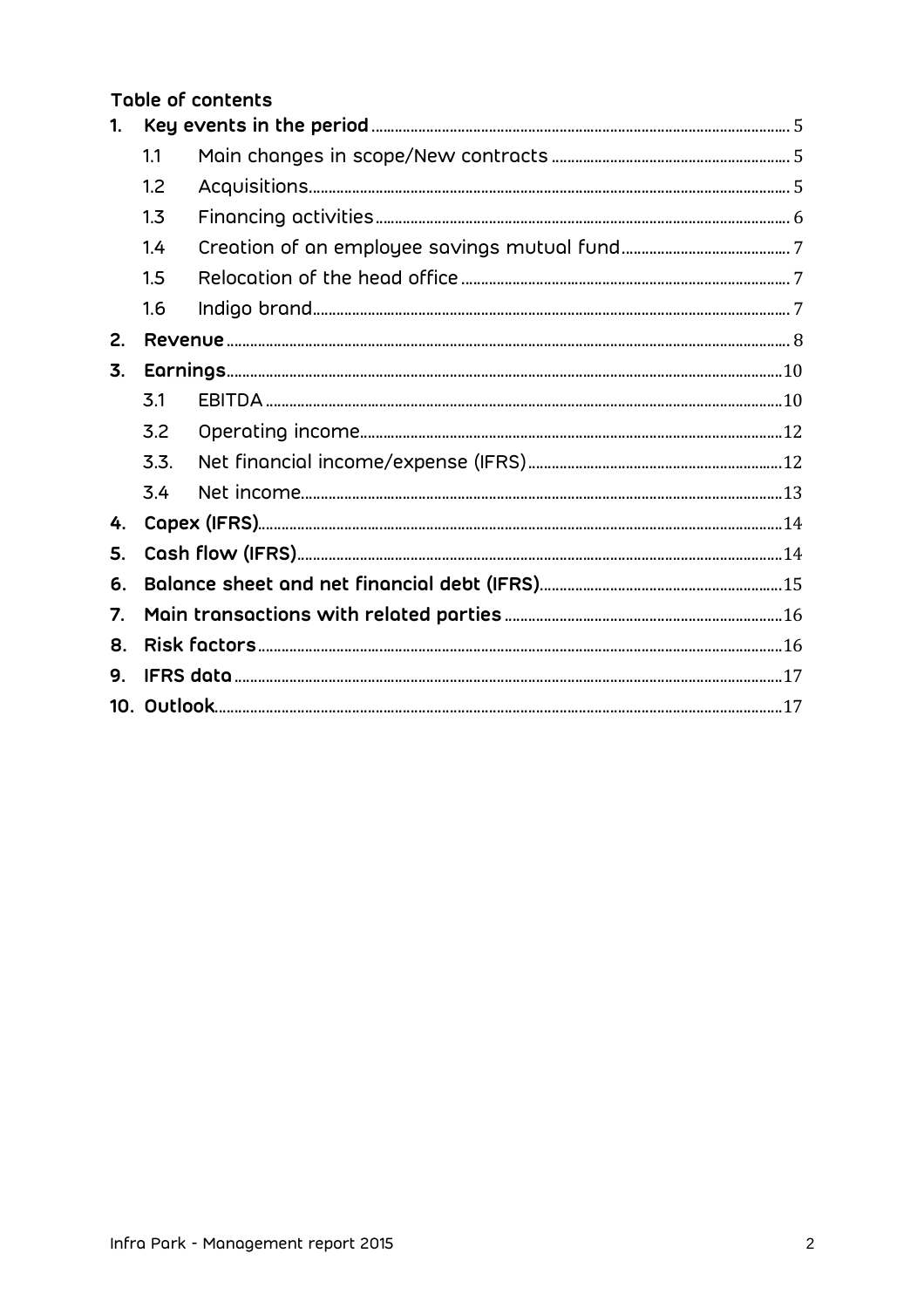### **Foreword on proforma figures**

Infra Park's first accounting period started on February 13th, 2014. The financial statements for the period ended June 30 $^{\rm th}$ , 2014 were the first set of consolidated financial statements for the Infra Park group (the "Group") and covered a period of four and a half months.

To bring accounting periods into line with the calendar year, another set of financial statements were prepared for the six-month period ended on December 31st , 2014.

As a result, the condensed consolidated financial statements for the 12-month period ended on December 31st, 2015 are not comparable with the financial statements published by the Group for the six-month period ended on December 31st , 2014.

In addition, the acquisition of VINCI Park, which became Indigo Infra on November 5 th ,2015 and is the Company's main asset, took place on June 4<sup>th</sup>, 2014, so Indigo Infra's contribution was only included for 26 days in the Group's financial statements for the period ended on June 30<sup>th</sup>, 2014.

To make the information presented in the financial statements and in this activity report more comparable, the Group has prepared, to accompany its full-year 2015 consolidated financial statements, pro forma financial information that reflects the main impacts of Infra Park's acquisition of Indigo Infra as if the acquisition had taken place on January 1st, 2014 and not the effective acquisition date of June 4th, 2014. J

Accordingly, the consolidated income statement figures disclosed below generally refer to the pro forma consolidated figures.

To make its performance easier to understand and to improve its presentation, the Group presents operational figures (revenue, EBITDA, operating income) on a "global *proportionate*"' (GP) basis, including the Group's share of joint ventures (mainly in the USA and Brazil) as if they were consolidated proportionately and not under the equity method applied in accordance with IFRS 11 when preparing the consolidated financial statements.

With the same purpose of improving the presentation of its operational performance, the Group has decided, in accordance with IFRIC 12 and as described in note 3.3.4 to the consolidated financial statements, to alter the accounting treatment of fixed royalties paid under concession contracts starting with its financial statements for the period ended on December 31st, 2015. These royalties, which amounted to  $\epsilon$ 47.8 million in 2015, are now shown on the balance sheet in the form of an asset  $-$  i.e. the right to use the public domain (car park) – that is amortized over the term of the contract, with a balancing entry under liabilities corresponding to the commitment to pay these royalties. The presentation of prior periods were adjusted accordingly.

 $\overline{a}$ 

 $^{\rm 1}$  Global proportionate figures are IFRS consolidated figures presented in the Group's statutory consolidated financial statements adjusted for the Group's share in joint ventures (mainly in the USA and Brazil) as if they were consolidated proportionately and not under the equity method applied in accordance with IFRS 11 when preparing the consolidated financial statements.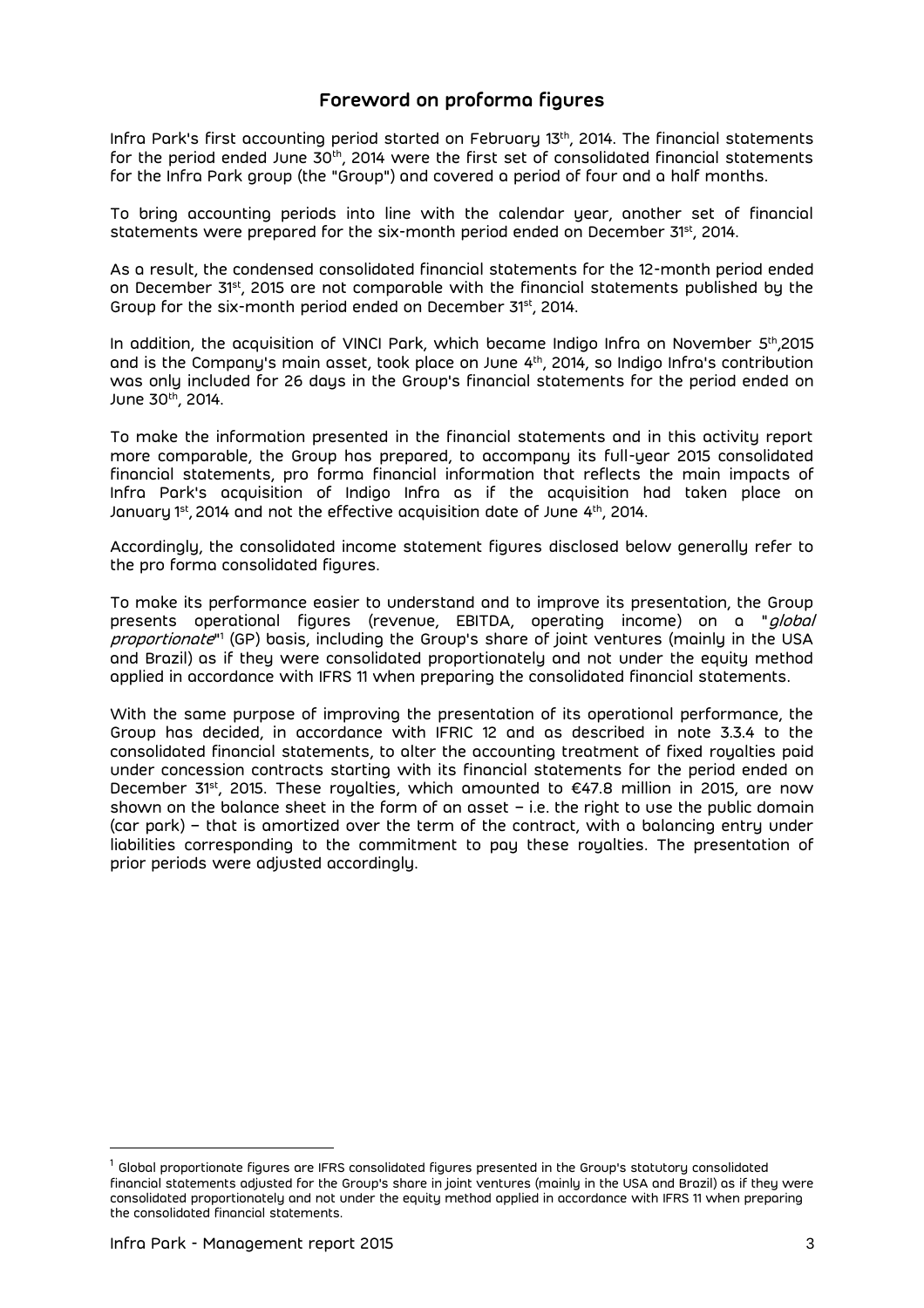#### **Key figures**

Key global proportionate figures in Infra Park's consolidated income statement are as follows:

| Key figures - million $\epsilon$                   | 2014 (PF)      | 2015           | Variation (%) |
|----------------------------------------------------|----------------|----------------|---------------|
| Revenue                                            | 733.1          | 794.9          | 8.4%          |
| <b>EBITDA</b><br>% Margin                          | 263.7<br>36.0% | 280.9<br>35.3% | 6.5%          |
| Operating income<br>% Margin                       | 99.1<br>13.5%  | 99.0<br>12.5%  | $-0.1%$       |
| Cost of net financial debt                         | $-63.9$        | $-45.8$        | $-28.4%$      |
| Other financial income and expense                 | $-3.5$         | $-1.4$         | $-59.3%$      |
| Corporate income tax                               | $-21.8$        | $-31.8$        | 46.4%         |
| Net income                                         | 10.0           | 20.0           | 99.7%         |
| Net income attribuable to non-controlling interest | $-0.1$         | $-0.6$         | 800.0%        |
| Net income attributable to owners of the parent    | 9.9            | 19.3           | 94.7%         |

On December 31st, 2015, the Group managed 2,042,000 parking spaces across 4,375 facilities (based on a 100% share of operations, including in countries where the Group operates through a joint venture). 59.5% of the spaces were in North America and the United Kingdom, 22.4% in France, 14.1% in Continental Europe and 4.1% in Other International Markets (Brazil, Qatar and Russia).

The Group's global proportionate consolidated revenue totalled €794.9 million in 2015, up 8.4% year-on-year on a pro forma basis, thanks to the firm growth in North America and the United Kingdom (+21.3%), to the expansion in Other International Markets (Brazil, Qatar and Russia, +32.6%) and to the ongoing firm momentum in Continental Europe (+5.1%) and France (+2.3%).

Global proportionate consolidated EBITDA rose by 6.5% from €263.7 million in 2014 (pro forma) to €280.9 million in 2015, accounting for 35.3% of 2015 revenue. EBITDA margin was equal to 48.1% in France, 43.4% in Continental Europe, 11.4% in North America and the United Kingdom and 10.5% in Other International Markets. These figures reflect the different business models used in the latter two geographic zones, which mainly involve management contracts under which the Group bears no traffic risk or capex but in return generates lower margins.

Consolidated net income attributable to owners of the parent amounted to €19.3 million in 2015, up from €9.9 million pro forma in 2014.

IFRS net financial debt was €1,619.4 million on December 31 $^{\rm st}$ , 2015 as opposed to €1,495.0 million on December 31 $^{\rm st}$ , 2014. The increase reflects the issue of bonds in a nominal amount of €200 million, through a tap on the initial €450 million tranche maturing in April 2025 and carrying a coupon of 2.125%. In particular, this bond issue enabled the Group to fully repay the Dexia loans of €105.6 million. Financial debt also includes the €343 million impact from the new accounting treatment of fixed royalties adopted by the Group. After including the debt of joint ventures, global proportionate financial debt reached €1,636.8 million on December 31st, 2015, accounting for 5.8 times 2015 *global proportionate* EBITDA.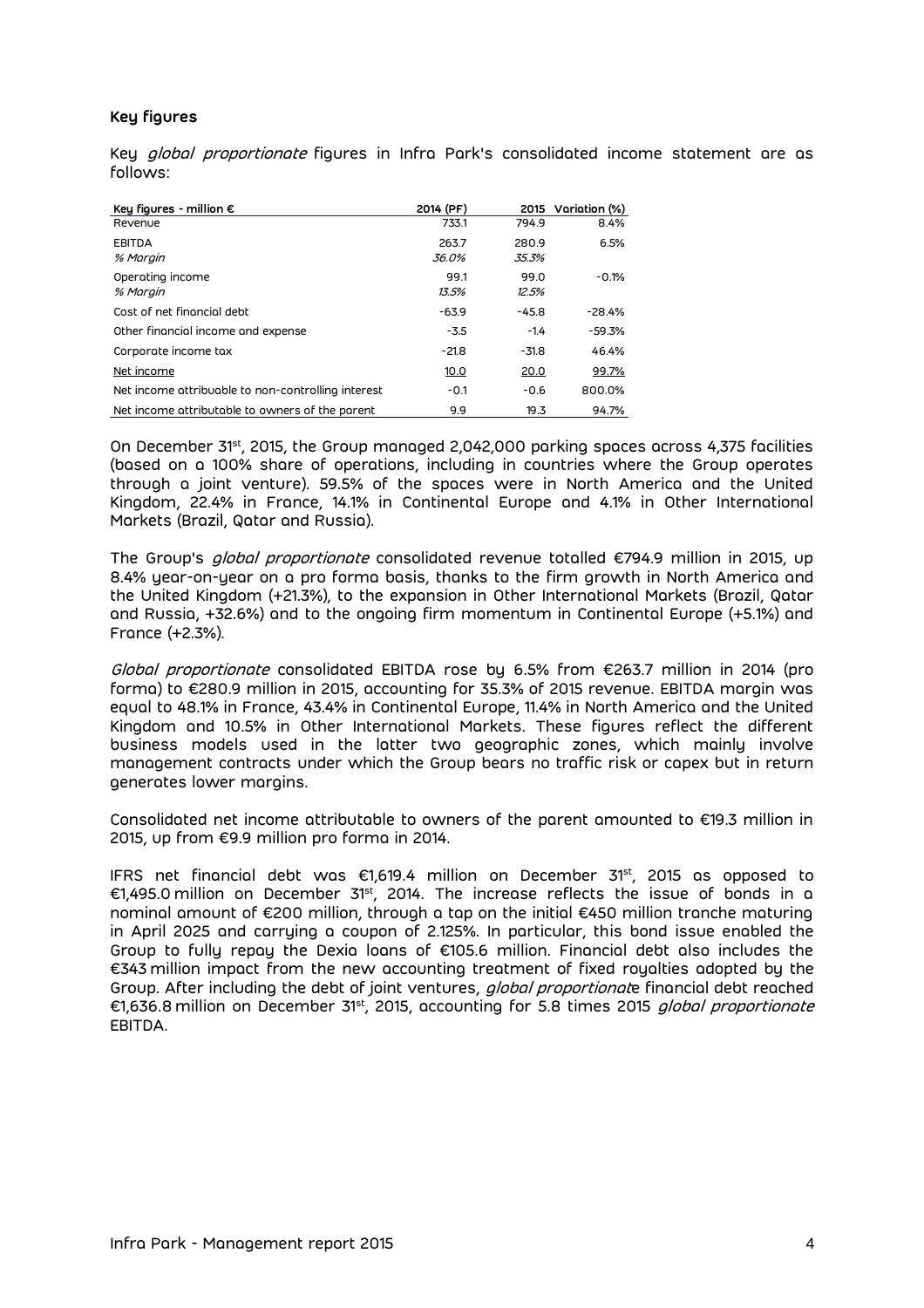# <span id="page-4-0"></span>**1. Key events in the period**

### <span id="page-4-1"></span>1.1 Main changes in scope/New contracts

#### **Number of parking spaces**

In 2015, 148,000 new spaces were added to the Group's portfolio and 141,600 spaces were renewed.

#### **Disposal of the Meet & Greet business**

The Meet & Greet business in the United Kingdom, which consisted mainly of a valet service at the main UK airports and which was generating losses because of a change in the business model, was sold in April 2015. The €0.9 million disposal gain was recognised as an operating income, with no impact on EBITDA.

#### **Termination of the Eagles Meadow lease**

On December 24<sup>th</sup>, 2015, Indigo Park terminated its lease at Eagles Meadow, where its operations had been heavily loss-making from the outset, in return for a termination payment of £10 million.

#### **Paris - Roll-out of the parking space-sharing service**

The Group has started rolling out its parking space-sharing service in Paris. This new service represents a promising new business segment in busy urban centers.

#### **Per quarter billing**

The Group complies with new pricing rules in France. French consumer act no. 2014-344 of March 17<sup>th</sup>, 2014 (known as the Hamon act) required car park operators, by July 1<sup>st</sup> 2015, to offer pricing based on a maximum time band of 15 minutes for parking where customers pay on a time basis for periods of less than 12 hours. This pricing method is fairer, and its implementation did not cause any loss of revenue.

#### **Digital unit**

The Group has been setting up a digital unit that intends to become a leading player in digital parking, by providing a unique platform that centralises the offers and services of various parking operators. For that purpose, it created a dedicated structure called Infra Park Digital, which is independent of Indigo's parking business.

### <span id="page-4-2"></span>1.2 Acquisitions

#### **West Park (Canada)**

On July 6<sup>th</sup>, 2015, the Group announced an agreement with West Park Parking Services Inc. to acquire West Park's assets in Calgary and create a joint subsidiary in British Columbia. West Park was founded in 2010 and is a major parking operator in Western Canada. It manages 170 sites in British Columbia and Alberta province. The acquisition strengthens the Group's position in Western Canada.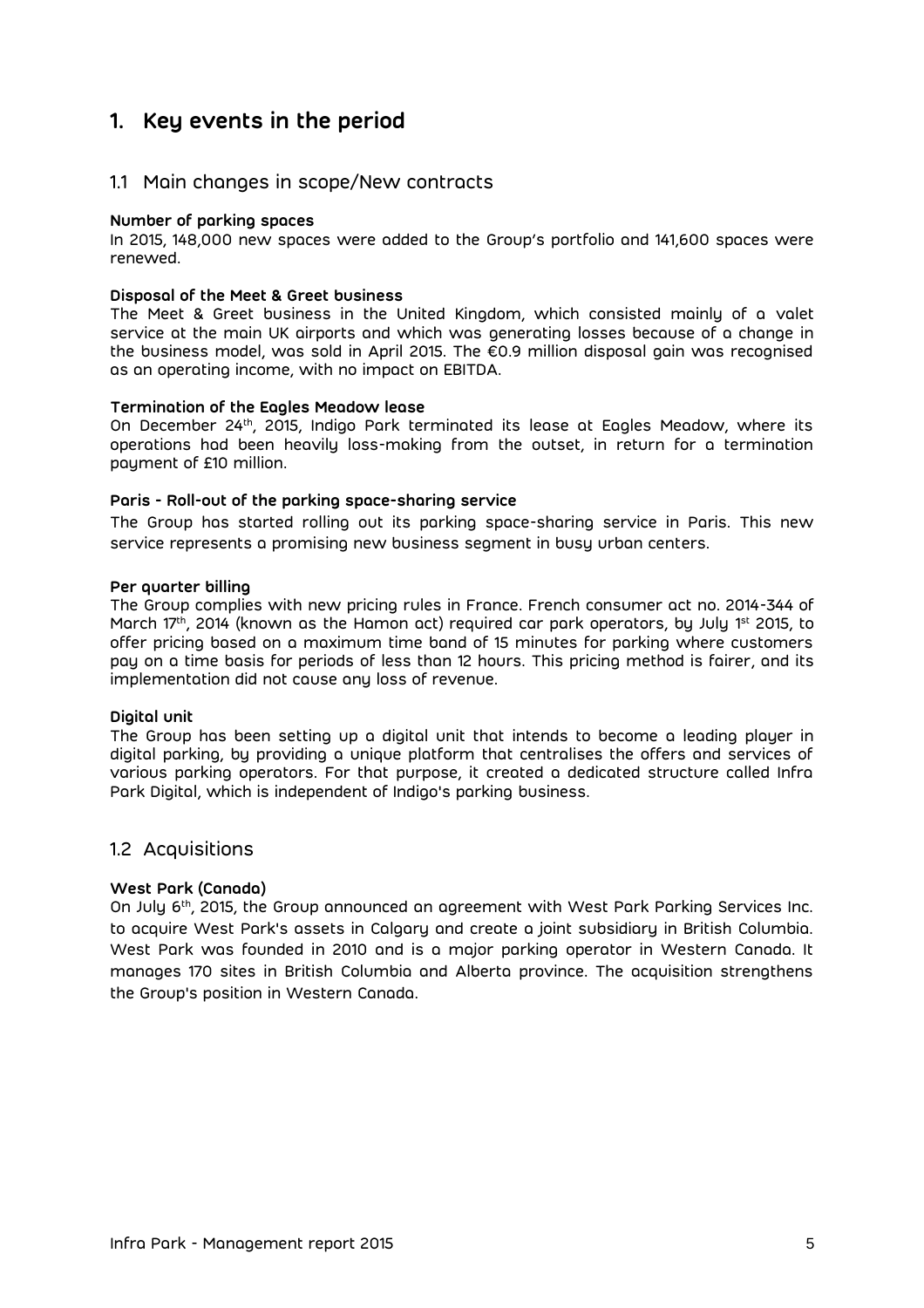#### **NOW! Innovations**

On December 10<sup>th</sup>, 2015, Infra Park announced that it had acquired, via its Infra Park digital subsidiary, the business of NOW! Innovations – a global management and payment software platform focusing on parking and individual mobility services. After the transaction, the staff of NOW! Innovations and of Mobile Now LLC – its subsidiary based in the USA - joined the Group's digital unit.

Through this acquisition, Infra Park has obtained technology that is known around the world for its ability to manage all mobility transactions in a unified manner, in order to meet properly tomorrow mobility needs and to offer city-dwellers services that enable them to take full advantage of their cities.

NOW! Innovations will market its cloud platform to local authorities and parking and mobility service providers worldwide, with the support of its IT development teams in Tallinn, Estonia.

Indigo will also use the NOW! Innovations platform for its own digital needs – such as geolocation, access, reservation and electronic payment for all types of parking – and mobility services – such as on-street and off-street parking, electric vehicle recharging and car-sharing.

### <span id="page-5-0"></span>1.3 Financing activities

On May 7th, 2015, Infra Park issued €200 million of bonds by tapping the initial €450 million tranche of bonds issued in October 2014, maturing in April 2025 and carrying a coupon of 2.125%. The bonds were issued at a spread of 107bps over the mid-swap rate and with a yield of 1.566%.

The issue confirmed Infra Park's status as a regular issuer in the bond markets and enabled it to optimize its financing structure by raising long-term funds at an attractive cost, and therefore reaching a new milestone in its development.

On December 30th, 2015, the Dexia loans, which consisted of several borrowing facilities, were fully repaid for €105.6 million. This early repayment was fully financed by the €200 million bonds issued on May 7ʰ, 2015. By repaying those priority debts, the Group has improved the subordination status of Infra Park bondholders.

Infra Park and its bonds are rated BBB/Stable by Standard & Poor's.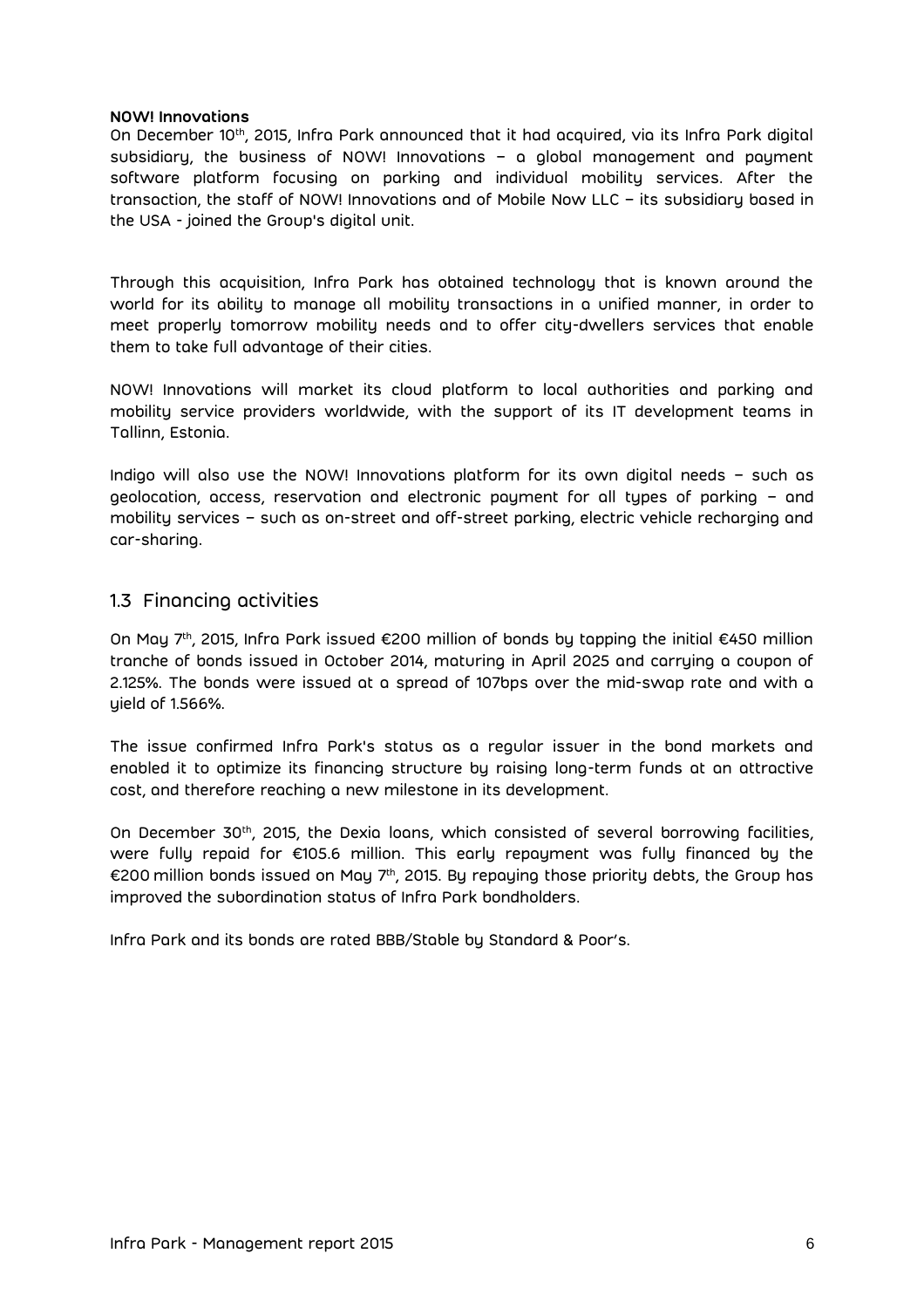## <span id="page-6-0"></span>1.4 Creation of an employee savings mutual fund

The Group's French employees now have an employee savings plan through which they can invest in a diverse range of assets using multiple strategies, via funds that offer a broad range of risk levels and capex timeframes.

When the employee savings mutual fund was set up, employees were given the chance to buy Indigo Infra's shares via a fund offered via the employee savings plan and called "Actionnariat Indigo Park". Their contributions were topped up by their employer according to a downward sliding scale. The subscription period was from May 26 $^{\rm th}$  to June 10 $^{\rm th}$ , 2015. The plan was a success, with 846 employees (40% of eligible employees) investing €3.6 million in the fund (including the employer contribution).

### <span id="page-6-1"></span>1.5 Relocation of the head office

The relocation of the Group's head office to La Défense took place on March 16<sup>th</sup>, 2015. It allowed the Group to bring together all of its departments within a working environment that is suited to its international scale and innovative market position.

### <span id="page-6-2"></span>1.6 Indigo brand

VINCI Park, as a global provider of individual mobility and parking services, adopted the Indigo brand on November 5th, 2015.

This change of identity reflects the company's new market position, new brand promise and more customised range of services.

VINCI Park also changed its corporate name to Indigo Infra.

On the same date, Infra Foch adopted Infra Park as its new name, to underline its position as a leading player in the parking industry.

The strategy of the Group formed by Infra Park and its Indigo Infra subsidiary remains unchanged, in line with that followed since mid-2014. One aspect of that strategy was to give the Group a new identity.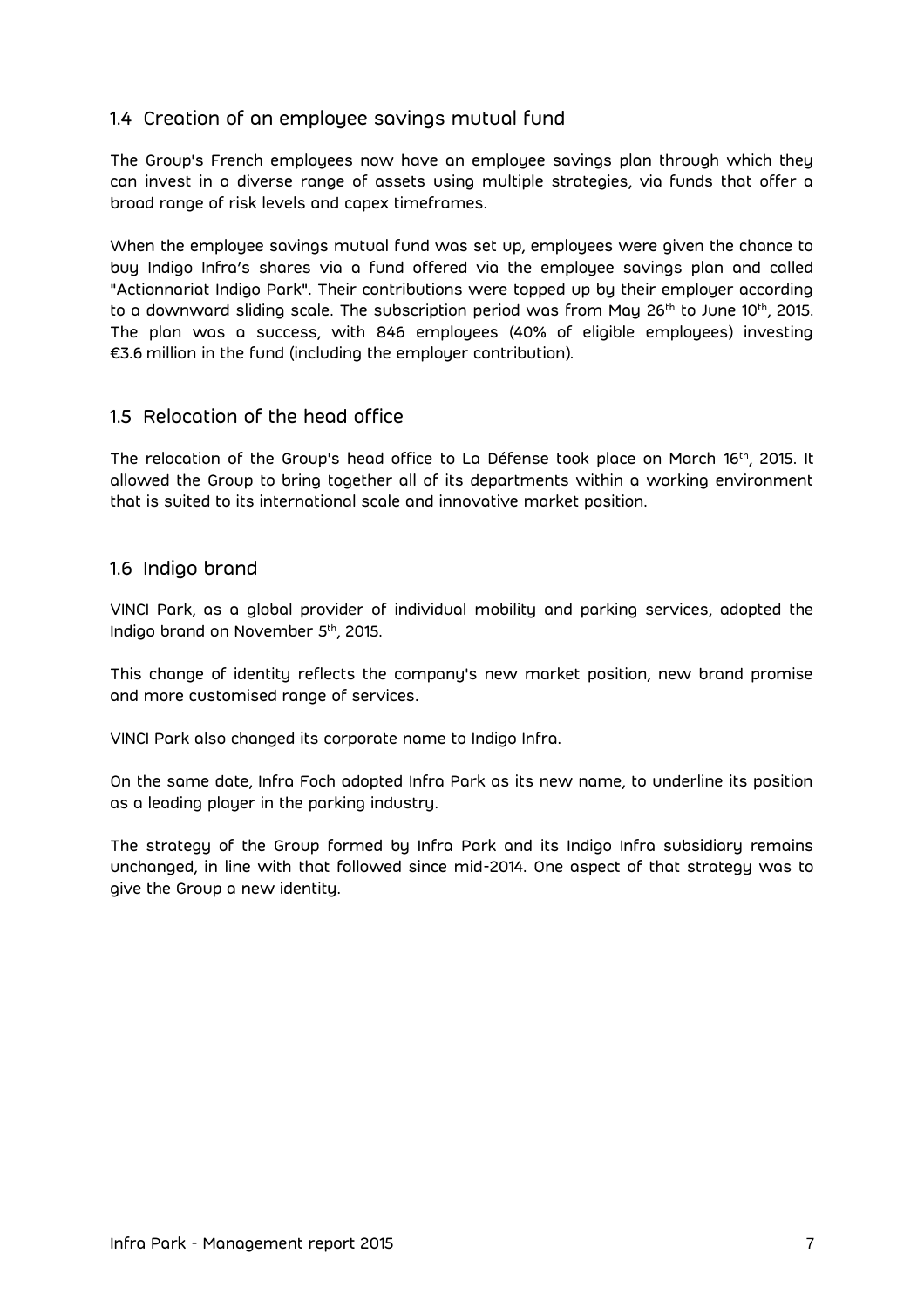# <span id="page-7-0"></span>**2. Revenue**

In 2015, the Group's *global proportionate* consolidated revenue totalled €794.9 million, an increase of €61.8 million i.e. +8.4% compared with the pro forma 2014 figures. At constant exchange rates, the increase was equal to +4.7%.



Revenue growth was driven by all geographical zones.

**In France,** revenue rose by 2.3% or €9.8 million. Based on car parks operated in both the 2014 and 2015 accounting periods, revenue grew by 1.9% or €7.5 million. That increase consisted mainly of a  $\epsilon$ 5.5 million increase in hourly parking revenue despite a 1.4% reduction in hourly parking visits, and of a €1.6 million increase in subscription revenue despite a -0.6% decline in subscriber numbers.

Revenue from contracts won and lost in 2015 represented a net increase of €2.9 million. The Group won new contracts in Paris (such as the five ZAC Rive Gauche car parks and the Rennes Montparnasse car park), Marseille (Terrasses du Port), Strasbourg (Hautepierre) and Neuilly-sur-Seine (seven car parks under the Madrid contract). The main car parks operated by Infra Park in 2014 but not 2015 were in Paris (Gare du Nord and Square d'Anvers), Rambouillet (city contract) and Suresnes (city contract).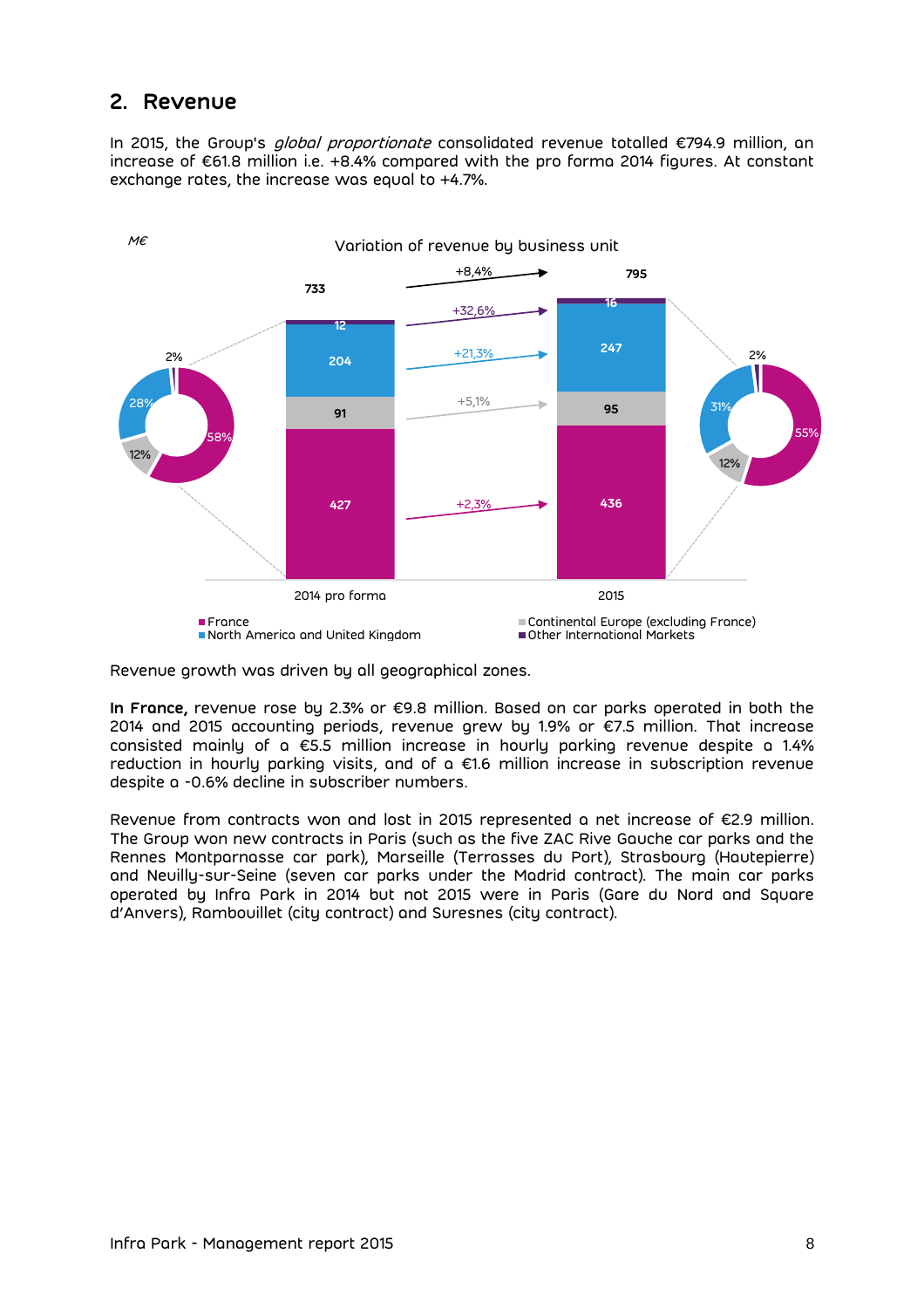**Outside France,** revenue rose by €52.1 million or 17.0% compared with 2014 pro forma figures. At constant exchange rates, the increase was 8.1%, breaking down as follows across the various geographic zones:



#### **Continental Europe (excluding France):**

At constant exchange rates, revenue rose by 4.1% in 2015 compared with 2014 pro forma figures (5.1% unadjusted for exchange rates) or by €3.7 million. That includes a €2.0 million increase in Spain, a €1.4 million increase in Belgium – including €0.6 million relating to Turnhout, which is entirely owned by the Group since December 18th , 2014, against 50% primarily and a €0.5 million increase in Switzerland.

#### **North America and United Kingdom:**

Revenue in this zone rose by 7.7% at constant exchange rates in 2015 compared with 2014 pro forma figures (21.3% unadjusted for exchange rates), or by €15.6 million. Revenue from the LAZ joint venture in the United States, in which the Group owns a 50% stake, grew by 12.4% at constant exchange rates, generating a *global proportionate* revenue of €132.3 million. The growth in the Los Angeles, Southeast and Texas regions was very strong. Revenue in Canada (€48.9 million, up 6.8% at constant exchange rates) was boosted by a contract win at Pearson airport in Toronto and by the acquisition and partnership with West Park. Revenue in the United Kingdom rose by 0.4% at constant exchange rates to reach €66.1 million. The increase in revenue compared with 2014 pro forma figures came despite the disposal of the Meet & Greet business, whose revenue accounted for 10.5% of 2014 revenue.

#### **Other International Markets:**

Revenue from the Moving joint venture in Brazil, in which the Group owns a 50% stake, rose by 52.9% at constant exchange rates compared with the 2014 pro forma figure, generating a *global proportionate* revenue of €14.7 million in 2015. Growth was driven by contract wins in shopping centers and hospitals.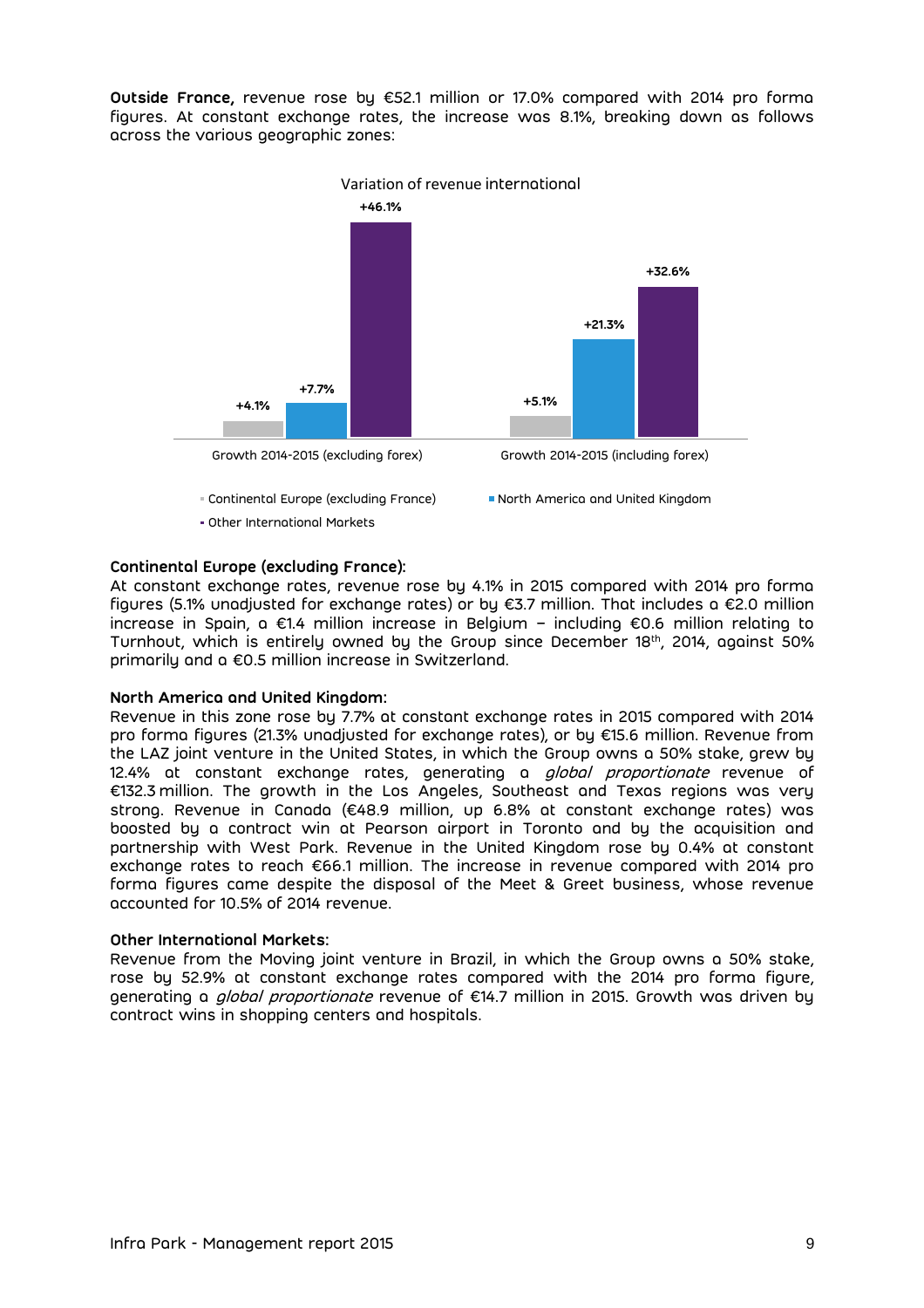# <span id="page-9-0"></span>**3. Earnings**

### <span id="page-9-1"></span>3.1 EBITDA

The financial indicator Earnings Before Tax, Interest, Depreciation and Amortization (EBITDA) is computed to measure the Group's operational performance. It is based on operating income before taking into account net depreciation, amortization and additions from provisions for the impairment of non-current assets, net additions from non-current provisions, capital gains or losses on disposals of non-current assets, goodwill impairment, income from equity-accounted companies, expense associated with share-based payments (IFRS 2) and income and expense deemed to be non-recurring, material and exceptional.

In 2015, the Group's consolidated *global proportionate* EBITDA amounted to €280.9 million, an increase of €17.2 million (+6.5%) compared with the 2014 pro forma figure. At constant exchange rates, EBITDA rose €14.1 million (+5.3%).



**In France,** EBITDA equalled 48.1% of revenue in 2015 as opposed to 47.4% in 2014 pro forma, and rose by 3.7% to €7.5 million. The increase in EBITDA in 2015 was driven by higher revenue from contracts in place in both 2014 and 2015 less the associated royalties, giving a net positive impact of €4.0 million, by operating cost reductions of around €9.0 million and by a negative impact of  $\epsilon$ 5.5 million from evolution of the accounting treatment of fixed royalties impact, current provisions and other expenses, including costs associated with the launch of the new brand and the cost of renovating several car parks.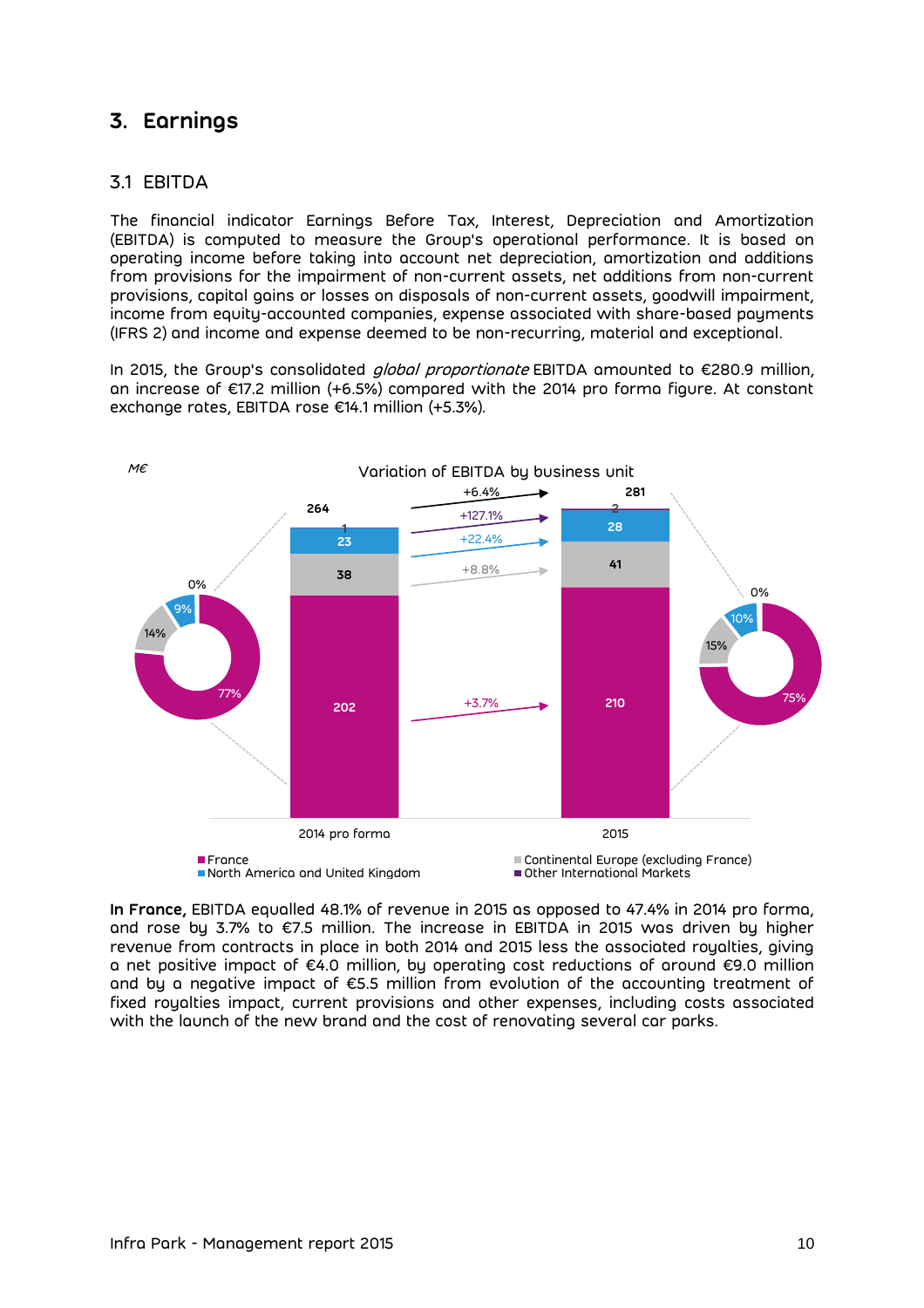**Outside France,** EBITDA margin was 19.9% in 2015 versus 20.2% in 2014. EBITDA rose by €9.5 million, an increase of €6.5 million at constant exchange rates and a positive currency effect of €2.9 million.



Variation of EBITDA international

#### **Continental Europe (excluding France):**

EBITDA grew by €2.8 million at constant exchange rates or €3.3 million unadjusted for exchange rates. The increase in EBITDA in this region came from revenue growth and a tight grip on operating expenses. EBITDA rose by €1.4 million in Spain, €0.8 million in Belgium (including a €0.2 million increase at Turnhout) and €0.4 million in Switzerland.

#### **North America and United Kingdom:**

EBITDA grew by €2.6 million at constant exchange rates in 2015 or €5.2 million unadjusted for exchange rates. The EBITDA generated by LAZ joint venture in the United States, which is 50% owned by the Group, grew by 4.2% at constant exchange rates to €9.1 million. In Canada, EBITDA rose by 17.5% at constant exchange rates in 2015 to €5.2 million, and EBITDA margin increased from 9.7% to 10.6%. This was due in particular to the May 2014 contract win at Pearson Airport in Toronto (22,000 spaces) and the creation of a joint subsidiary with West Park. In the United Kingdom, EBITDA grew by 13.4% at constant exchange rates to reach €13.9 million, and EBITDA margin rose by 1.8 points, due in particular to the disposal of the lossmaking Meet & Greet business.

#### **Other International Markets:**

EBITDA at the Moving joint venture in Brazil, in which the Group owns a 50% stake, grew by 113.1% at constant exchange rates to reach €1.9 million. EBITDA margin rose from 9.0% in 2014 to 12.9% in 2015, due to cost-cutting efforts and very strong growth, with 43 additional car parks in 2015 as opposed to 18 additional car parks in 2014.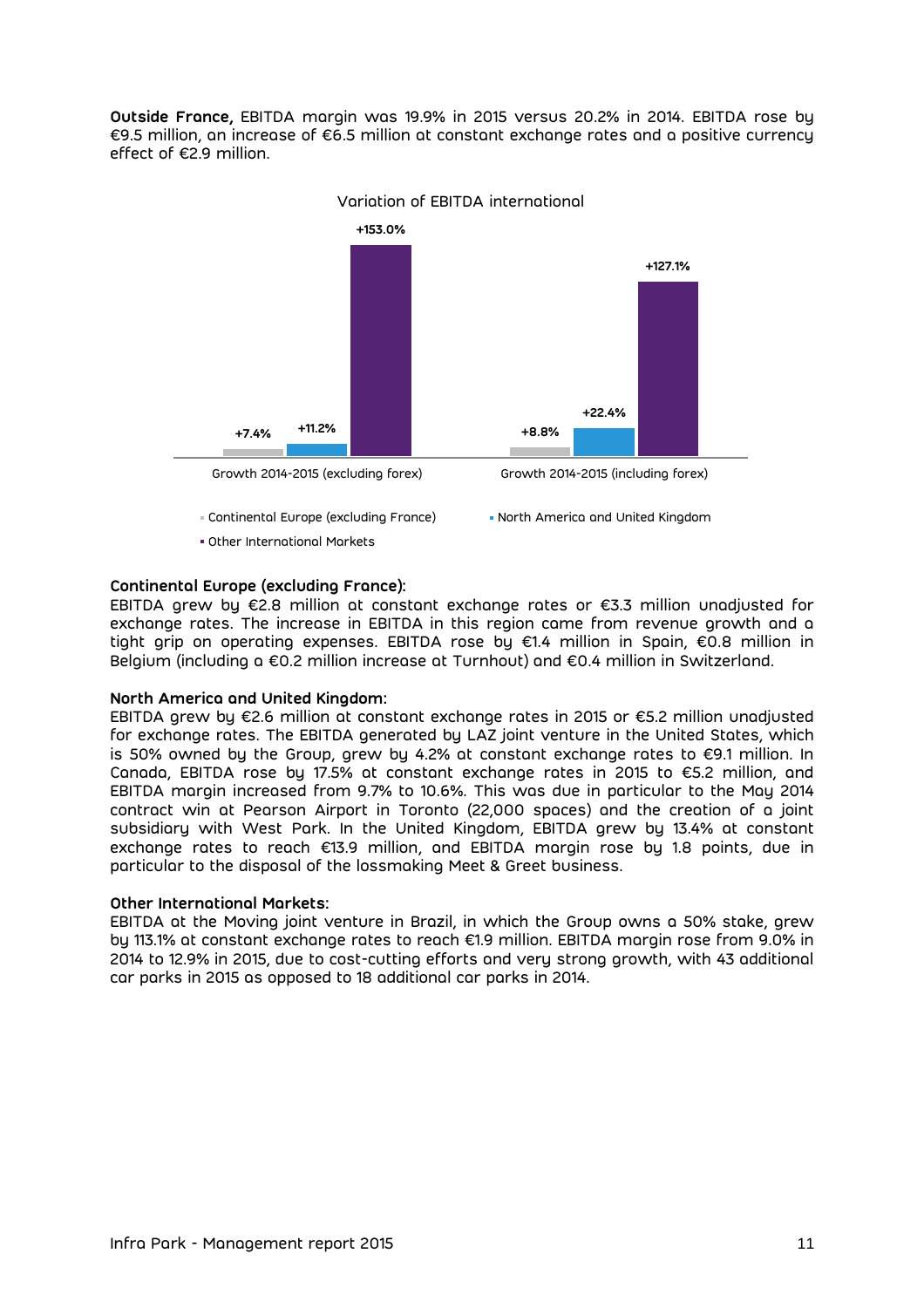## <span id="page-11-0"></span>3.2 Operating income

Consolidated operating income amounted to €99.0 million in 2015, as opposed to €99.1 million pro forma in 2014.



The stability of pro forma operating income in 2015, despite a  $\epsilon$ 17.0 million increase in EBITDA, was partly due to depreciation/amortization expense, including the amortization of valuation differences recognized on the acquisition of Indigo Infra (formerly VINCI Park) amounting to €30.5 million in 2015 versus €33.6 million in 2014.

Changes in impairment provisions produced a net release of +€4.6 million in 2015 as opposed to a net addition of -€0.8 million in 2014 pro forma. However, that positive impact in 2015 was more than offset by the negative impact of disposals in the United Kingdom, mainly consisting of the £10 million (€14 million) compensation payment relating to the termination of the Eagles Meadow lease.

Infra Park also received a €5.0 million payment from VINCI Concessions, representing a reduction in the purchase price of Indigo Infra shares in return for the early termination of certain guarantees. That amount was recognized under other operating income in the Group's consolidated financial statements.

### <span id="page-11-1"></span>3.3 Net financial income/expense (IFRS)

The cost of net financial debt fell from €63.0 million in 2014 pro forma to €44.8 million in 2015.

In 2015, the average cost of long-term gross financial debt was 2.88% before taking into account outgoing cash payments on the early termination of Indigo Infra's interest-rate derivatives and excluding the impact arising from the evolution of the accounting treatment of fixed royalties.

Other financial income and expense went from a net expense of €3.4 million in 2014 to a net expense of €1.4 million in 2015, due to lower discounting effect.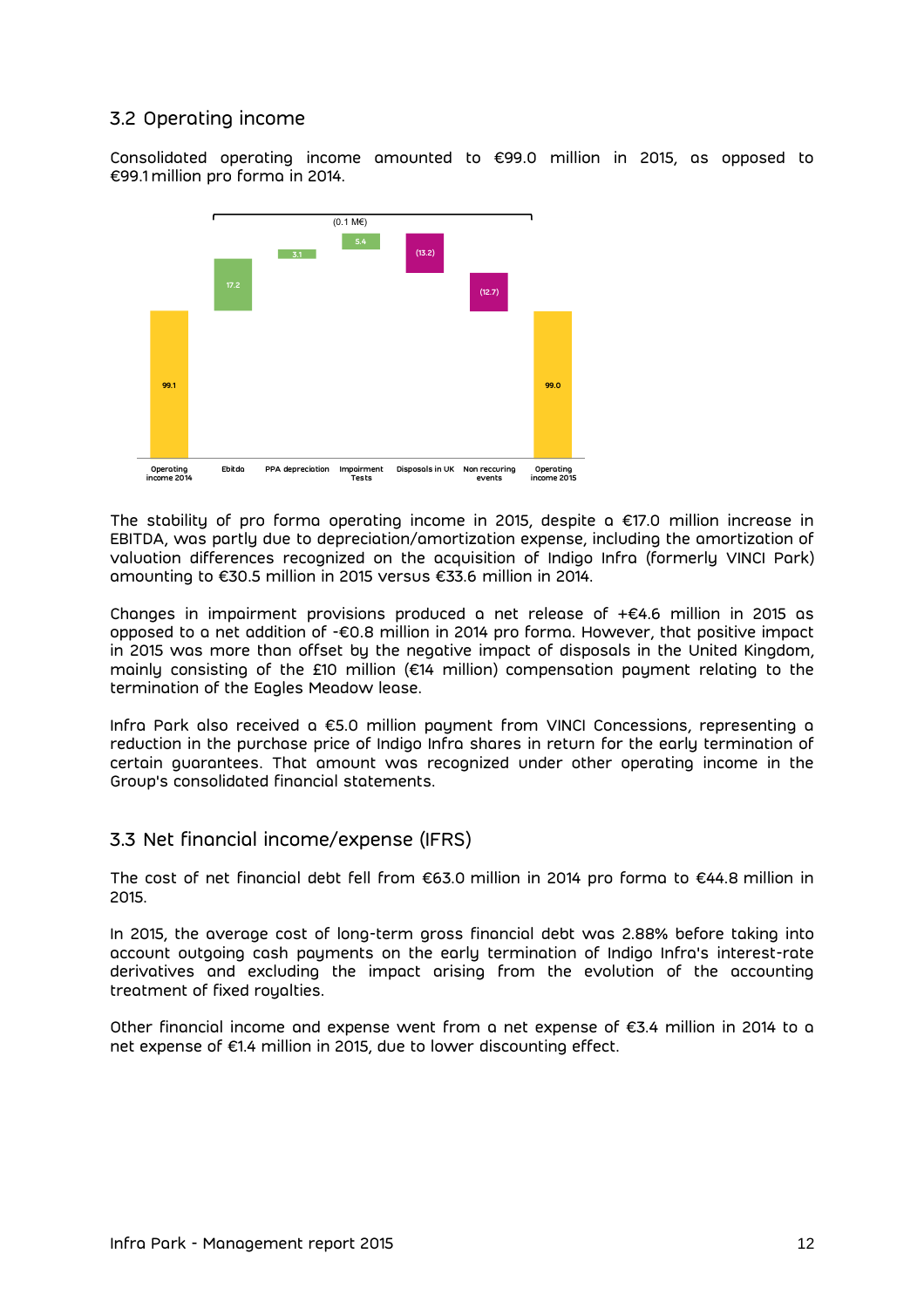### <span id="page-12-0"></span>3.4 Net income

The consolidated net income attributable to owners of the parent amounted to €19.3 million in 2015, up from €9.9 million pro forma in 2014.



Net income rose by €9.4 million in 2015, despite stable operating income, because of a €20.2 million improvement in net financial expense (see above), partly offset by a €10.0 million increase in corporate income tax.

The effective tax rate in 2015 was 61% versus 69% in 2014 pro forma. It includes the adverse impact of the French tax rule to make 25% of net interest expense non-taxdeductible ("rabot fiscal"), the impact of the Group's share of costs and the exceptional 3% tax on dividends paid by Indigo Infra and its subsidiaries to their respective shareholders, along with the non-use of Infra Park's tax losses for the period. The saving associated with those tax losses, in accordance with tax consolidation agreements, accrues to Infra Foch Topco, the head of the tax group to which Infra Park and its French subsidiaries belong.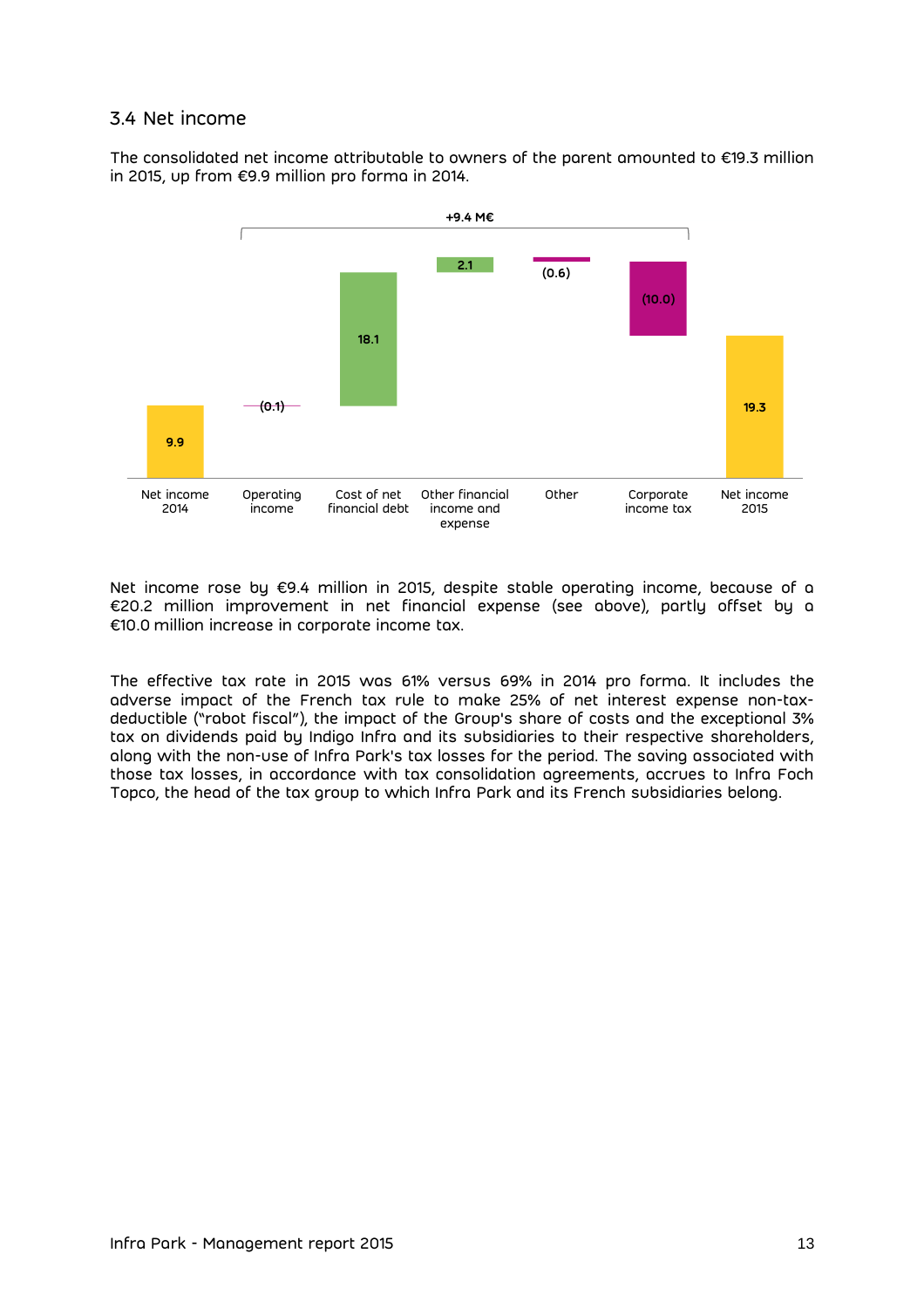# <span id="page-13-0"></span>**4. Capex (IFRS)**

Operating capex, net of disposals, amounted to €145.9 million in 2015 after taking into account the impact relating to the accounting treatment of fixed royalties, which represents capex of €33.2 million.

Financial capex produced net income of €1.3 million in 2015.

|                                                                                                                                                                                                                                                                                                                                                                                                                                                                                                                                                                                                                                                                                        | <b>CAPEX</b> |             |       |             |             |       |  |  |
|----------------------------------------------------------------------------------------------------------------------------------------------------------------------------------------------------------------------------------------------------------------------------------------------------------------------------------------------------------------------------------------------------------------------------------------------------------------------------------------------------------------------------------------------------------------------------------------------------------------------------------------------------------------------------------------|--------------|-------------|-------|-------------|-------------|-------|--|--|
|                                                                                                                                                                                                                                                                                                                                                                                                                                                                                                                                                                                                                                                                                        |              | 2014        |       |             | 2015        |       |  |  |
|                                                                                                                                                                                                                                                                                                                                                                                                                                                                                                                                                                                                                                                                                        | Fixed        | Capex excl. |       | Fixed       | Capex excl. |       |  |  |
|                                                                                                                                                                                                                                                                                                                                                                                                                                                                                                                                                                                                                                                                                        | royalties    | Royalties   | Total | royalties   | Royalties   | Total |  |  |
| (million euros)                                                                                                                                                                                                                                                                                                                                                                                                                                                                                                                                                                                                                                                                        | restatement  |             |       | restatement |             |       |  |  |
| France                                                                                                                                                                                                                                                                                                                                                                                                                                                                                                                                                                                                                                                                                 | 12.6         | 77.5        | 90.1  | 29.1        | 89.5        | 118.6 |  |  |
| Continental Europe (excluding France)                                                                                                                                                                                                                                                                                                                                                                                                                                                                                                                                                                                                                                                  | 4.3          | 7.0         | 11.2  | 4.0         | 8.0         | 12.0  |  |  |
| North America and United Kingdom                                                                                                                                                                                                                                                                                                                                                                                                                                                                                                                                                                                                                                                       | 12.5         | 11.6        | 24.0  |             | 13.8        | 13.8  |  |  |
| Other International Markets                                                                                                                                                                                                                                                                                                                                                                                                                                                                                                                                                                                                                                                            |              | 8.6         | 8.6   |             | 0.1         | 0.1   |  |  |
| Total capex "IFRS consolidation"                                                                                                                                                                                                                                                                                                                                                                                                                                                                                                                                                                                                                                                       | 29.3         | 104.7       | 134.0 | 33.2        | 111.3       | 144.5 |  |  |
| international                                                                                                                                                                                                                                                                                                                                                                                                                                                                                                                                                                                                                                                                          | 16.7         | 27.2        | 43.9  | 4.0         | 21.9        | 25.9  |  |  |
| The main capex in 2015 in France consisted of the acquisition of the Bourse car<br>Marseille and the Saint-Jean car park in Nancy, the construction of the car park a<br>Jean station in Bordeaux, the renovation of car parks in La Défense, construct<br>renovation works on car parks in Dieppe, the new brand Indigo and the renove<br>parking equipment "parking 3.0".<br>Outside France, capex totalled €21.9 million, excluding the adjustment of fixed roy<br>consisted mainly of the acquisition of various contracts in Calgary and capex rel<br>the Tire Center Tower contract in Ottowa, Canada, along with capex as part of the<br>on-street parking contract in Belgium. |              |             |       |             |             |       |  |  |
| 5. Cash flow (IFRS)<br>In 2015, cash flow from operations before tax and financing costs amour<br>€255.7 million.                                                                                                                                                                                                                                                                                                                                                                                                                                                                                                                                                                      |              |             |       |             |             |       |  |  |
| The change in the operating working capital requirement and in current pro<br>produced a positive cash flow of €4.6 million. The working capital surplus remair<br>high level (€131.5 million).                                                                                                                                                                                                                                                                                                                                                                                                                                                                                        |              |             |       |             |             |       |  |  |
| Net financial interest payments amounted to €31.6 million in 2015, and tax paid an<br>to €43.3 million.                                                                                                                                                                                                                                                                                                                                                                                                                                                                                                                                                                                |              |             |       |             |             |       |  |  |
| Dividends received from equity-accounted companies totalled €6.6 million and<br>almost exclusively from 50%-owned subsidiary LAZ Parking LLC.                                                                                                                                                                                                                                                                                                                                                                                                                                                                                                                                          |              |             |       |             |             |       |  |  |
| Cash flow <sup>2</sup> from operating activities totalled €191.9 million.                                                                                                                                                                                                                                                                                                                                                                                                                                                                                                                                                                                                              |              |             |       |             |             |       |  |  |
| <sup>2</sup> Cash flow from operating activities: cash flow from operations adjusted for changes in operating workir<br>requirement and current provisions, interest paid, income taxes paid and dividends received from compa<br>accounted for under the equity method.                                                                                                                                                                                                                                                                                                                                                                                                               |              |             |       |             |             |       |  |  |

The main capex in 2015 in France consisted of the acquisition of the Bourse car park in Marseille and the Saint-Jean car park in Nancy, the construction of the car park at Saint-Jean station in Bordeaux, the renovation of car parks in La Défense, construction and renovation works on car parks in Dieppe, the new brand Indigo and the renovation of parking equipment "parking 3.0".

Outside France, capex totalled €21.9 million, excluding the adjustment of fixed royalties. It consisted mainly of the acquisition of various contracts in Calgary and capex relating to the Tire Center Tower contract in Ottowa, Canada, along with capex as part of the Ixelles on-street parking contract in Belgium.

# <span id="page-13-1"></span>**5. Cash flow (IFRS)**

In 2015, cash flow from operations before tax and financing costs amounted to €255.7 million.

The change in the operating working capital requirement and in current provisions produced a positive cash flow of €4.6 million. The working capital surplus remained at a high level (€131.5 million).

Net financial interest payments amounted to €31.6 million in 2015, and tax paid amounted to €43.3 million.

Dividends received from equity-accounted companies totalled €6.6 million and came almost exclusively from 50%-owned subsidiary LAZ Parking LLC.

 $\overline{a}$ <sup>2</sup>Cash flow from operating activities: cash flow from operations adjusted for changes in operating working capital requirement and current provisions, interest paid, income taxes paid and dividends received from companies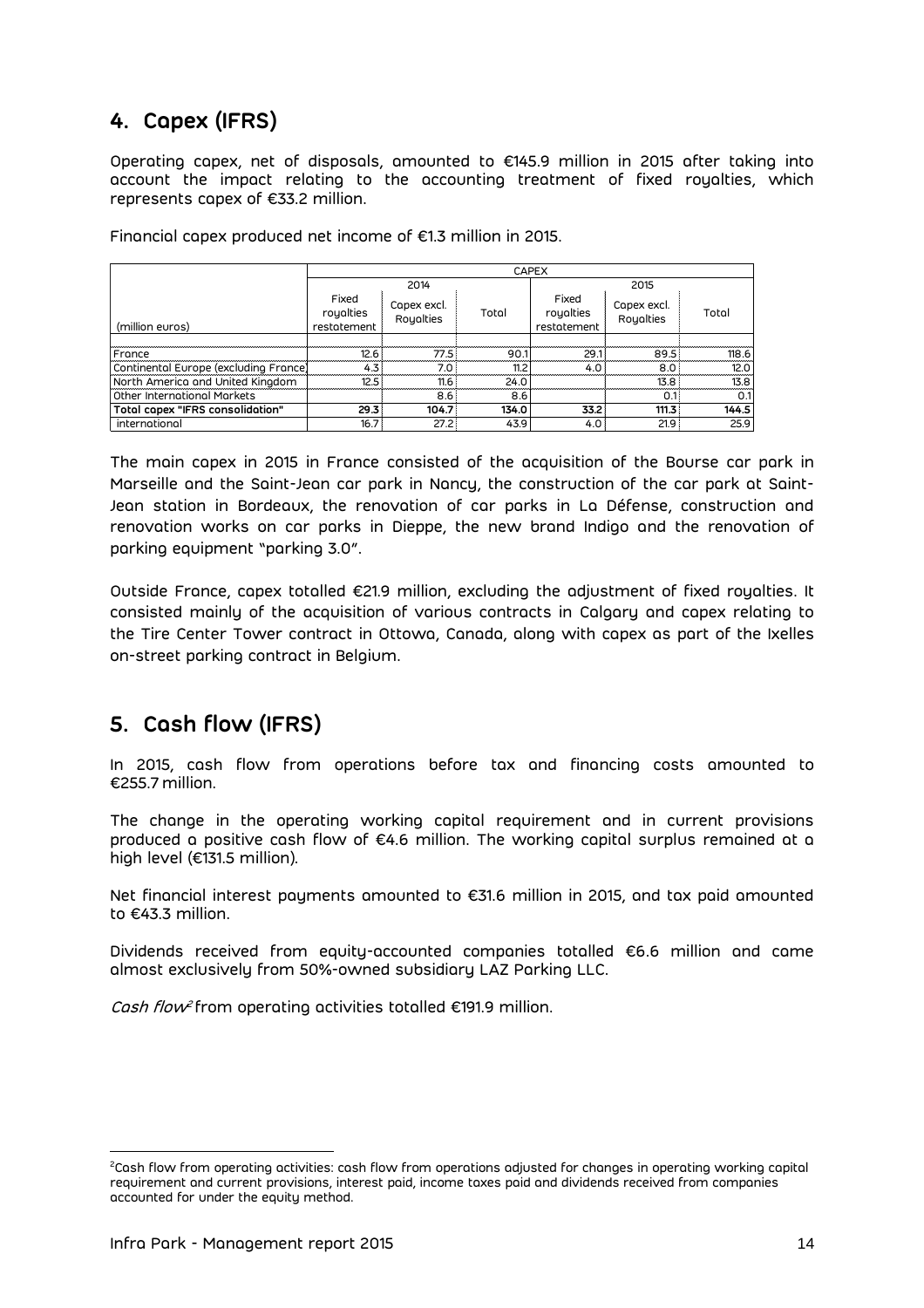Operating capex (net of disposals) totalled €145.9 million and net financial capex €1.3 million, leading to a net cash outflow from investing activities of €150.9 million.

There was a €92.6 million cash outflow from financing activities, including €163.3 million of dividends paid during the year. Cash inflows related to long-term financial debt amounted to €244.2 million and cash outflows related to long-term financial debt amounted to €172.9 million. Inflows mainly arose from the May 2015 bond issue, which was a tap on the 2025 bonds for net proceeds of €210 million. Cash outflows included the €106 million repayment of Dexia loans.

As a result of these cash flows, net financial debt increased by €124.4 million during 2015 and amounted to €1,619.4 million at 31 December 2015. That figure reflects gross long-term financial debt of €1,620.2 million (€1,538.7 million on December 31<sup>st</sup>, 2014), derivatives instruments of €3.6 million (€16.4 million on December 31st , 2014) and net cash position of €4.4 million (€60.1 million on December 31st , 2014).

# <span id="page-14-0"></span>**6. Balance sheet and net financial debt (IFRS)**

Consolidated non-current assets were  $\bm{\epsilon}$ 2,767.5 million on December 31 $^{\rm st}$ , 2015 as opposed to €2,772.3 million on December 31st, 2014. They include concession intangible assets of €1,157.7 million, including €333 million in respect of the adjustment of fixed royalties on the consolidated balance sheet, along with total goodwill of €759 million.

The Group's consolidated equity totalled  $\epsilon$ 653.7 million on December 31<sup>st</sup> as opposed to €782.3 million on December 31st, 2014, after taking into account distributions taken from issue premiums amounting to €163.0 million during the period.

The share capital consisted of 160,044,282 shares on December 31st , the same number as on December 31st , 2014.

Consolidated net financial debt was €1,619.4 million on December 31<sup>st</sup> (€1,495 million as of December 31<sup>st</sup>, 2014). The ratio of net financial debt to IFRS EBITDA was 6.1x as of December 31st, 2015 (5.9x as of December 31st, 2014).

Group liquidity amounted to  $\epsilon$ 304.4 million on December 31<sup>st</sup> ( $\epsilon$ 360.1 million on December 31<sup>st</sup>, 2014). It consisted of €4.4 million of managed net cash and an unused confirmed bank credit facility of €300 million, which maturity date was extended to October 2019 at the time of the October 2014 bond refinancing.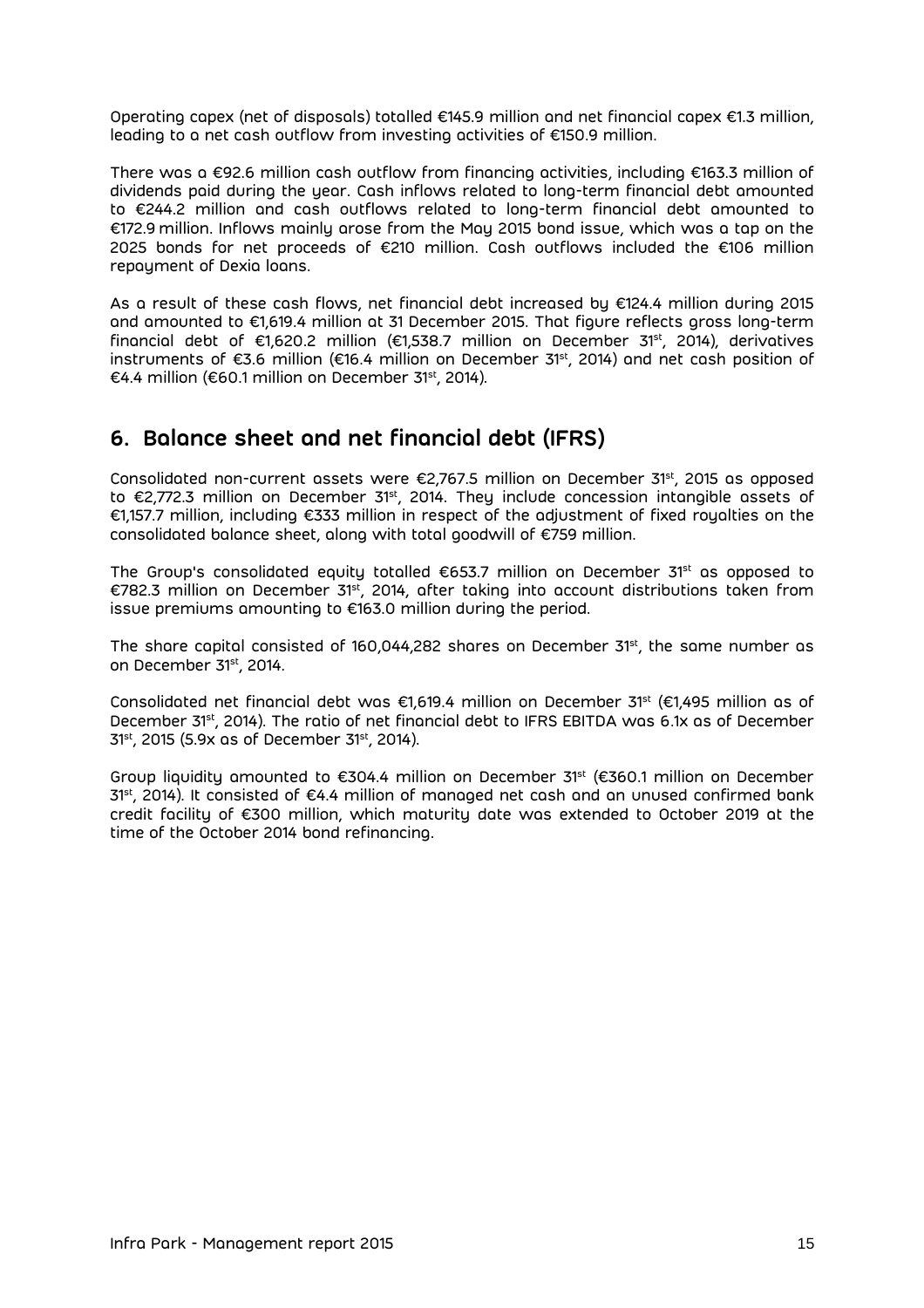| <b>Millions euros</b>                         | 12/31/2014 | 12/31/2015 | Δ     |
|-----------------------------------------------|------------|------------|-------|
| Bonds - 2020 - 1.250%                         | 450        | 500        | 50    |
| Bonds - 2025 - 2.125%                         | 500        | 650        | 150   |
| Intercompany loan - IFT                       | 105        | 104        | (1)   |
| RCF - €300m                                   |            |            |       |
| Issue premium / amortized costs               | (11)       |            | 11    |
| Sub-total Infra Park                          | 1044       | 1255       | 211   |
| Dexig - Tranche 1                             | 75         |            | (75)  |
| Dexig - Tranche 2                             | 44         |            | (44)  |
| Other debts                                   | 23         | 11         | (12)  |
| Sub-total Indigo                              | 142        | 11         | (131) |
| Accrued interests                             | 3          | 11         | 8     |
| <b>Gross financial debt</b>                   | 1189       | 1277       | 88    |
| Net cash (incl. overdraft)                    | (60)       | (4)        | 56    |
| Hedging instruments FV                        | 16         | 4          | (12)  |
| Pre IFRIC 12 net financial debt               | 1 1 4 5    | 1 2 7 6    | 131   |
| Debt associated to fixed royalties (IFRIC 12) | 350        | 343        | (7)   |
| Post IFRIC 12 net financial debt              | 1495       | 1619       | 125   |

# <span id="page-15-0"></span>**7. Main transactions with related parties**

The main transactions with related parties are described in note 11.1 to the full-year 2015 consolidated financial statements.

# <span id="page-15-1"></span>**8. Risk factors**

The main risk factors to which the Infra Park group might be exposed are set out in the "Risk Factors" section on pages 7 to 25 of the prospectus filed with the AMF in May 2015, and in note 9.14 "Financial risk management" to the full-year 2015 consolidated financial statements.